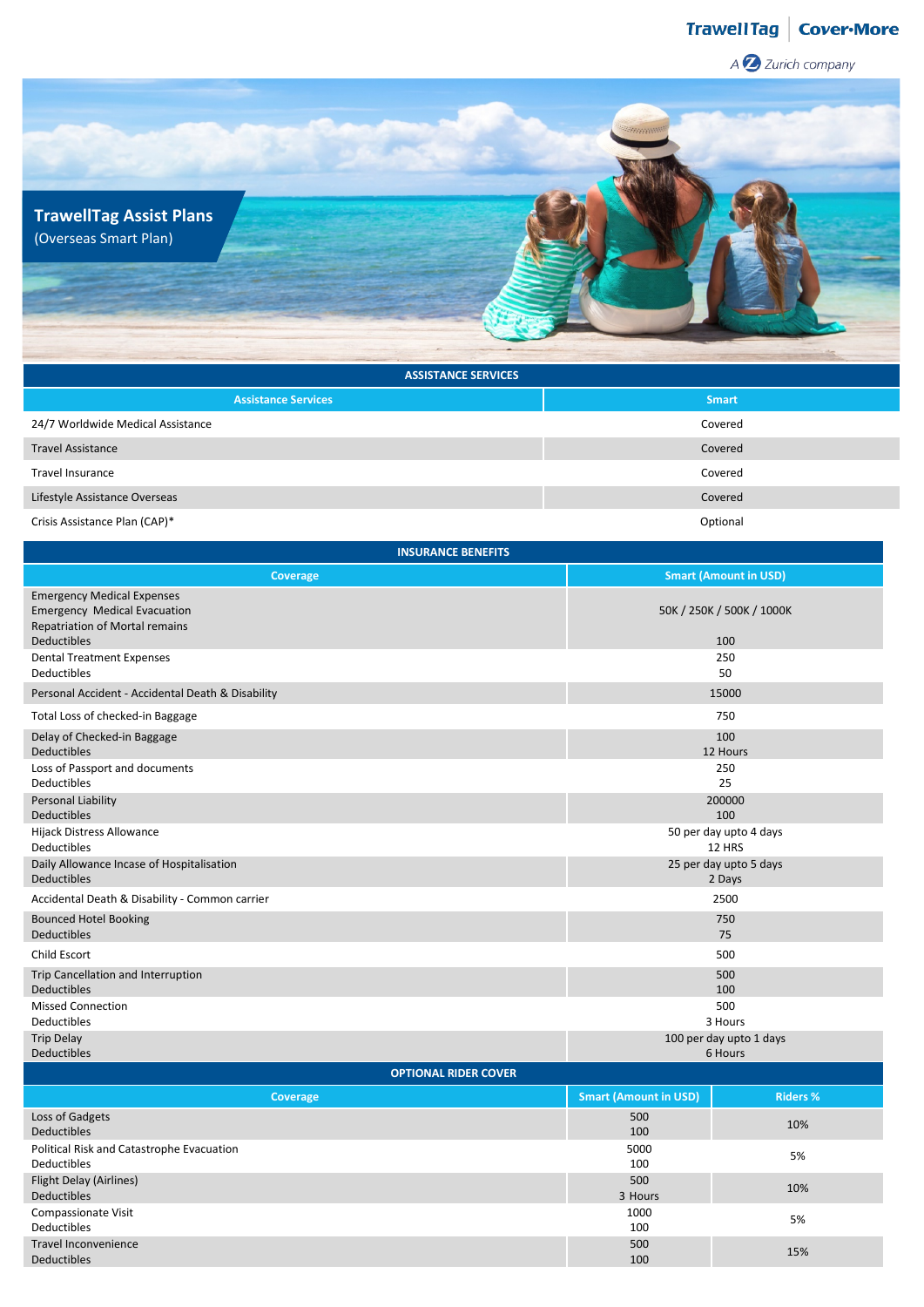| Cruise cover<br>Deductibles                          | 1000<br>100                               | 12%                         |
|------------------------------------------------------|-------------------------------------------|-----------------------------|
| Travel Loan Secure (IN INR)<br><b>Deductibles</b>    | <b>INR 50000</b><br><b>INR 2000</b>       | 8%                          |
| Financial Emergency Assistance                       | 500                                       | 5%                          |
| <b>Bail Bond</b><br><b>Deductibles</b>               | 1000<br>100                               | 3%                          |
| Home fire Insurance (Contents)<br><b>Deductibles</b> | 50000<br>As per erst while fire<br>tariff | 3%                          |
| Over Booked-Common Carrier<br><b>Deductibles</b>     | 300<br>6 Hours                            | 3%                          |
| Legal expenses<br><b>Deductibles</b>                 | 1000<br>100                               | 3%                          |
| Medical Sublimit-Wavier off                          | Upto to Sum Insured                       | Excluding 25% Including 40% |

| LIFE THREATENING SITUATION CONDITION     |                                                         |  |  |  |  |  |
|------------------------------------------|---------------------------------------------------------|--|--|--|--|--|
| Coverage                                 | <b>Smart (Amount in USD)</b>                            |  |  |  |  |  |
| Upto 80 years                            | 10% of Medical SI or Maximum of 10000 whichever is less |  |  |  |  |  |
| Above 80 years and maximum upto 85 years | 1500                                                    |  |  |  |  |  |
|                                          |                                                         |  |  |  |  |  |

| <b>CRISIS ASSISTANCE PLAN (CAP)*</b>  |                                                   |                                               |  |  |  |  |  |  |
|---------------------------------------|---------------------------------------------------|-----------------------------------------------|--|--|--|--|--|--|
| 24/7 Assistance Hotline               | Medical & Dental Referrals                        | <b>Assistance &amp; Evacuation During:</b>    |  |  |  |  |  |  |
| Crisis Consultation (phone advice)    | Lost Document Advice & Assistance                 | <b>Political Threats</b><br>Terrorism         |  |  |  |  |  |  |
| <b>Emergency Message Transmission</b> | Access to Interpreters                            | Kidnap for Ransom<br>Disappearance of Persons |  |  |  |  |  |  |
| Legal Referrals                       | Health, Safety and Security Related Travel Alerts | <b>Natural Disasters</b>                      |  |  |  |  |  |  |

*\* Avail CAP benefits at an additional fee.*

Disclaimer: "Karvat Cover-More Assist Pvt. Ltd., the Company (a corporate agent licensed by IRDAI) is providing global assistance services and ancillary products including travel insurance as an add-on benefit (cover underwritten by an IRDAI authorized underwriter). Insurance is a subject matter of solicitation. For details on risk factors, terms and conditions, please read the terms and conditions carefully before concluding a transaction."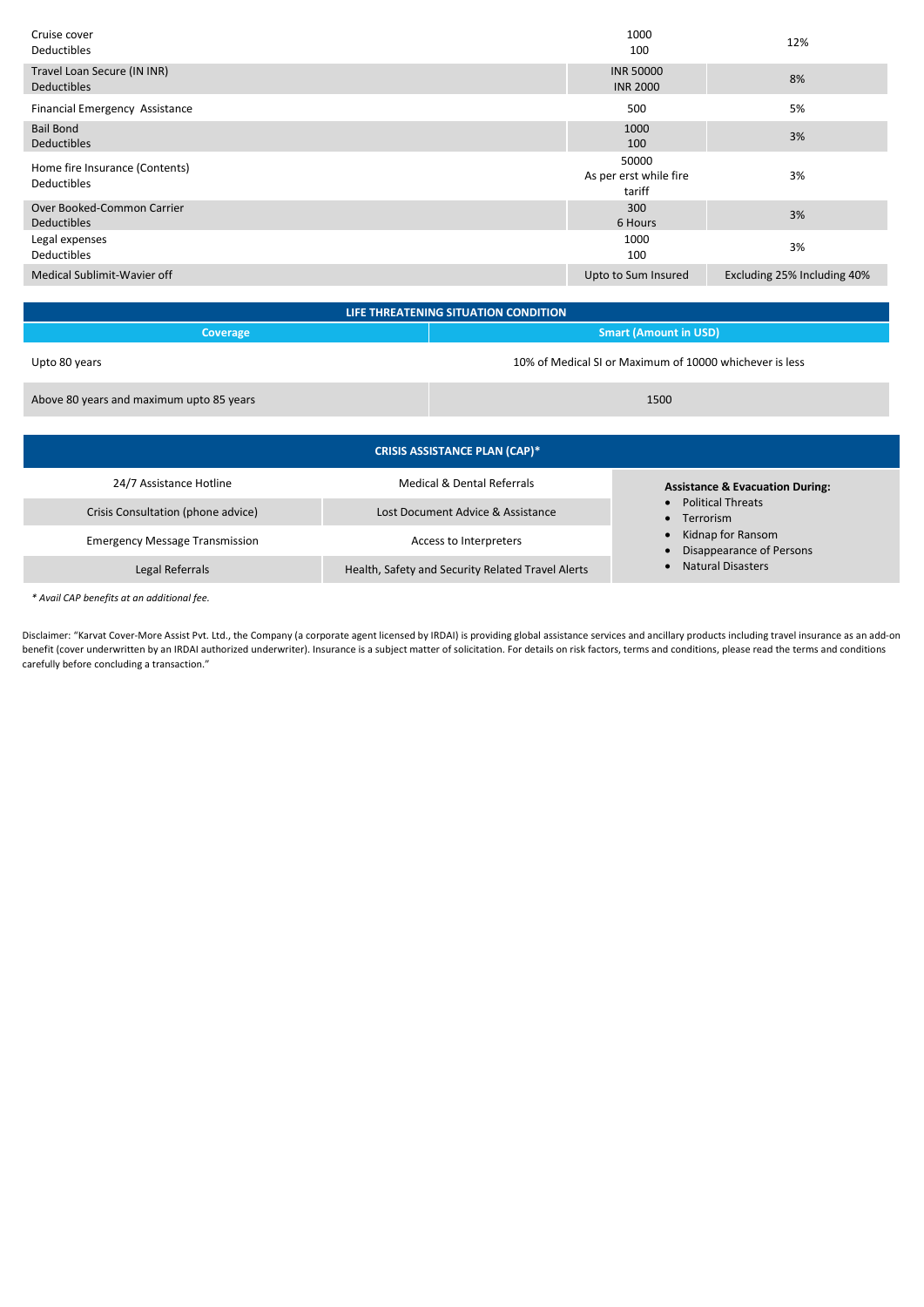## **ASSIST FEES (in INR inclusive of GST 18%)**

| Smart - 50K Excluding USA & Canada |            |           |           |             |           |           |           |           |           |  |
|------------------------------------|------------|-----------|-----------|-------------|-----------|-----------|-----------|-----------|-----------|--|
| <b>Days</b>                        | $0-40$ yrs | 41-60 yrs | 61-70 yrs | $71-72$ yrs | 73-74 yrs | 75-76 yrs | 77-78 yrs | 79-80 yrs | 81-85 yrs |  |
| $1 - 4$                            | 749        | 828       | 1,121     | 1,402       | 1,863     | 1,979     | 2,325     | 3,231     | 4,845     |  |
| $5-6$                              | 828        | 915       | 1,239     | 1,896       | 2,112     | 2,943     | 3,081     | 3,956     | 5,935     |  |
| $7 - 8$                            | 1,018      | 1,105     | 1,595     | 2,221       | 2,715     | 3,152     | 3,960     | 4,084     | 6,126     |  |
| $9 - 12$                           | 1,205      | 1,260     | 1,941     | 2,683       | 3,598     | 4,142     | 5,118     | 5,492     | 8,160     |  |
| $13 - 14$                          | 1,258      | 1,290     | 2,056     | 2,916       | 3,934     | 4,732     | 5,406     | 5,878     | 8,734     |  |
| $15 - 21$                          | 1,388      | 1,565     | 2,499     | 3,203       | 5,034     | 5,625     | 6,212     | 6,501     | 9,659     |  |
| $22 - 28$                          | 1,574      | 1,805     | 3,316     | 3,394       | 5,189     | 6,541     | 7,064     | 7,798     | 11,697    |  |
| 29-35                              | 1,891      | 2,103     | 3,727     | 4,829       | 6,029     | 6,758     | 8,551     | 11,706    | 17,560    |  |
| $36 - 47$                          | 2,241      | 2,510     | 4,851     | 5,224       | 6,642     | 8,863     | 9,722     | 13,178    | 19,765    |  |
| 48-60                              | 2,509      | 2,980     | 5,942     | 6,816       | 7,875     | 9,602     | 11,159    | 14,080    | 21,120    |  |
| 61-75                              | 2,999      | 3,466     | 7,883     | 8,221       | 8,881     | 12,252    | 13,743    | 16,346    | 24,520    |  |
| 76-90                              | 3,572      | 4,302     | 9,222     | 11,002      | 11,689    | 14,527    | 18,165    | 20,405    | 30,610    |  |
| 91-105                             | 4,599      | 5,446     | 11,288    | 12,884      | 17,535    | 19,081    | 23,051    | 27,270    | 40,906    |  |
| 106-120                            | 4,729      | 5,906     | 12,738    | 16,496      | 20,275    | 20,999    | 27,574    | 30,902    | 46,354    |  |
| 121-140                            | 5,205      | 6,705     | 16,168    | 20,729      | 24,203    | 27,946    | 33,396    | 41,281    | 61,922    |  |
| 141-160                            | 5,836      | 6,895     | 16,470    | 25,093      | 27,682    | 32,661    | 36,861    | 41,914    | 62,867    |  |
| 161-180                            | 6,566      | 7,494     | 19,104    | 29,145      | 32,537    | 35,950    | 40,559    | 48,766    | 73,150    |  |

| Smart - 50K Including USA & Canada |            |           |           |           |           |           |           |           |           |  |
|------------------------------------|------------|-----------|-----------|-----------|-----------|-----------|-----------|-----------|-----------|--|
| Days,                              | $0-40$ yrs | 41-60 yrs | 61-70 yrs | 71-72 yrs | 73-74 yrs | 75-76 yrs | 77-78 yrs | 79-80 yrs | 81-85 yrs |  |
| $1 - 4$                            | 994        | 1,109     | 1,695     | 2,714     | 3,564     | 4,211     | 5,259     | 6,108     | 9,074     |  |
| $5 - 6$                            | 1,101      | 1,229     | 1,880     | 3,010     | 3,947     | 4,457     | 5,827     | 6,705     | 10,056    |  |
| $7 - 8$                            | 1,276      | 1,423     | 2,084     | 3,491     | 4,376     | 4,787     | 6,164     | 7,293     | 10,938    |  |
| $9 - 12$                           | 1,445      | 1,673     | 2,650     | 4,439     | 5,566     | 6,189     | 7,257     | 7,870     | 11,805    |  |
| $13 - 14$                          | 1,645      | 1,701     | 2,827     | 4,498     | 6,099     | 7,000     | 8,036     | 8,915     | 13,369    |  |
| $15 - 21$                          | 1,846      | 2,050     | 3,769     | 5,695     | 6,610     | 8,173     | 9,096     | 10,004    | 15,008    |  |
| $22 - 28$                          | 2,279      | 2,620     | 4,638     | 6,896     | 7,934     | 9,285     | 10,607    | 11,758    | 17,640    |  |
| 29-35                              | 2,721      | 3,092     | 5,703     | 7,669     | 8,914     | 10,099    | 12,784    | 14,642    | 21,964    |  |
| 36-47                              | 3,293      | 3,845     | 7,079     | 8,733     | 11,370    | 14,101    | 17,475    | 19,870    | 29,802    |  |
| 48-60                              | 3,984      | 5,744     | 8,773     | 12,559    | 17,253    | 19,500    | 23,312    | 26,748    | 40,123    |  |
| 61-75                              | 5,639      | 8,073     | 11,303    | 14,802    | 20,539    | 22,382    | 31,965    | 32,791    | 49,187    |  |
| 76-90                              | 6,967      | 9,400     | 13,442    | 20,508    | 24,178    | 26,212    | 36,769    | 37,417    | 56,127    |  |
| 91-105                             | 7.704      | 11,094    | 19,874    | 24,913    | 30,571    | 41,235    | 46,374    | 53,571    | 80,355    |  |
| 106-120                            | 8,862      | 11,647    | 20,897    | 30,066    | 35,141    | 42,805    | 50,980    | 60,599    | 90,898    |  |
| 121-140                            | 9,725      | 12,939    | 28,522    | 44,158    | 45,707    | 56,022    | 60,597    | 67,876    | 101,813   |  |
| 141-160                            | 10,084     | 13,236    | 30,340    | 47,895    | 49,286    | 59,575    | 63,574    | 74,472    | 111,710   |  |
| 161-180                            | 11,510     | 14,058    | 33,340    | 56,501    | 56,954    | 66,220    | 77,761    | 83,511    | 125,267   |  |

| Smart - 250K Excluding USA & Canada |            |             |           |           |           |           |           |           |           |
|-------------------------------------|------------|-------------|-----------|-----------|-----------|-----------|-----------|-----------|-----------|
| <b>Days</b>                         | $0-40$ yrs | $41-60$ yrs | 61-70 yrs | 71-72 yrs | 73-74 yrs | 75-76 yrs | 77-78 yrs | 79-80 yrs | 81-85 yrs |
| $1 - 4$                             | 916        | 999         | 1,633     | 1,994     | 2,648     | 2,813     | 3,302     | 3,816     | 5,722     |
| $5-6$                               | 1,014      | 1,105       | 1,810     | 2,538     | 2,891     | 3,207     | 3,884     | 4,115     | 6,170     |
| $7 - 8$                             | 1,280      | 1,436       | 2,279     | 2,761     | 2,949     | 3,483     | 4,257     | 4,362     | 6,543     |
| $9 - 12$                            | 1,428      | 1,680       | 2,802     | 3,488     | 3,853     | 4,347     | 5,418     | 5,663     | 8,415     |
| $13 - 14$                           | 1,554      | 1,794       | 3,050     | 3,654     | 4,183     | 4,875     | 5,574     | 6,061     | 9,006     |
| $15 - 21$                           | 1,823      | 1,929       | 3,924     | 4,167     | 5,377     | 5,850     | 6,406     | 6,704     | 9,961     |
| $22 - 28$                           | 2,103      | 2,561       | 4,225     | 4,741     | 6,037     | 6,974     | 7,700     | 8,039     | 12,059    |
| 29-35                               | 2,492      | 2,715       | 5,665     | 5,964     | 7,857     | 10,682    | 11,871    | 12,628    | 20,203    |
| 36-47                               | 2,991      | 3,564       | 6,930     | 7,757     | 8,484     | 11,666    | 13,203    | 15,210    | 22,815    |
| 48-60                               | 3,579      | 4,282       | 9,236     | 10,112    | 10,559    | 13,085    | 16,080    | 18,724    | 28,085    |
| 61-75                               | 3,944      | 5,202       | 10,679    | 11,427    | 11,720    | 18,264    | 20,415    | 24,399    | 36,599    |
| 76-90                               | 4,254      | 6,234       | 13,435    | 14,134    | 14,379    | 19,960    | 23,029    | 27,648    | 41,473    |
| $91 - 105$                          | 5,876      | 8,245       | 16,413    | 16,887    | 19,289    | 23,903    | 28,724    | 34,482    | 51,725    |
| 106-120                             | 6,584      | 8,504       | 17,599    | 19,393    | 26,113    | 30,737    | 36,243    | 42,345    | 63,518    |
| 121-140                             | 6,740      | 9,206       | 21,314    | 25,170    | 32,109    | 37,727    | 48,031    | 51,595    | 77,392    |
| 141-160                             | 7,537      | 10,504      | 22,813    | 29,922    | 38,391    | 46,443    | 51,566    | 62,271    | 93,407    |
| 161-180                             | 9,422      | 12,229      | 25,200    | 36,653    | 44,806    | 56,326    | 65,669    | 74,182    | 111,272   |

|             |            |             |           |           | Smart - 250K Including USA & Canada |           |           |           |           |
|-------------|------------|-------------|-----------|-----------|-------------------------------------|-----------|-----------|-----------|-----------|
| <b>Days</b> | $0-40$ yrs | $41-60$ yrs | 61-70 yrs | 71-72 yrs | 73-74 yrs                           | 75-76 yrs | 77-78 yrs | 79-80 yrs | 81-85 yrs |
| $1 - 4$     | 1,201      | 1,419       | 2,262     | 3,859     | 4,129                               | 4,575     | 5,899     | 6,491     | 9,642     |
| $5-6$       | 1,330      | 1,571       | 2,605     | 4,277     | 4,520                               | 4,841     | 6,604     | 7,195     | 10,791    |
| $7 - 8$     | 1,503      | 1,821       | 2,883     | 4,533     | 4,873                               | 5,203     | 6,836     | 7,519     | 11,279    |
| $9 - 12$    | 1,908      | 2,332       | 3,626     | 5,616     | 6,105                               | 6,724     | 7,773     | 8,550     | 12,826    |
| $13 - 14$   | 2,035      | 2,454       | 3,953     | 6,395     | 6,587                               | 8,012     | 8,804     | 9,684     | 14,526    |
| $15 - 21$   | 2,433      | 2,922       | 5,449     | 7,138     | 7,365                               | 9,088     | 9,461     | 10,405    | 15,607    |
| $22 - 28$   | 2,924      | 3,637       | 6,863     | 8,966     | 9,167                               | 11,423    | 12,108    | 13,319    | 19,978    |
| 29-35       | 3,514      | 4,260       | 8,598     | 9,970     | 10,833                              | 12,833    | 14,897    | 18,383    | 27,577    |
| 36-47       | 4,324      | 5,271       | 10,591    | 12,665    | 12,886                              | 14,562    | 18,465    | 20,310    | 30,465    |
| 48-60       | 5,391      | 7,713       | 13,434    | 15,443    | 20,510                              | 24,057    | 29,298    | 37,642    | 56,464    |
| 61-75       | 7,182      | 10,424      | 17,017    | 17,982    | 24,844                              | 25,923    | 38,217    | 38,804    | 58,206    |
| 76-90       | 8,397      | 10,737      | 20,143    | 26,094    | 31,387                              | 40,035    | 47,004    | 56,026    | 84,040    |
| 91-105      | 10,743     | 13,644      | 25,754    | 37,062    | 38,940                              | 42,496    | 54,828    | 60,667    | 90,997    |
| 106-120     | 11,276     | 14,530      | 27,684    | 38,865    | 47,351                              | 54,759    | 67,080    | 73,974    | 110,961   |
| 121-140     | 13,461     | 19,342      | 36,168    | 52,395    | 56,065                              | 60,017    | 74,748    | 80,261    | 120,392   |
| 141-160     | 14,011     | 20,908      | 40,426    | 68,948    | 69,991                              | 79,344    | 95,115    | 102,238   | 153,355   |
| 161-180     | 17,075     | 21,607      | 42,473    | 69,579    | 82,308                              | 94,277    | 112,671   | 119,462   | 179,192   |